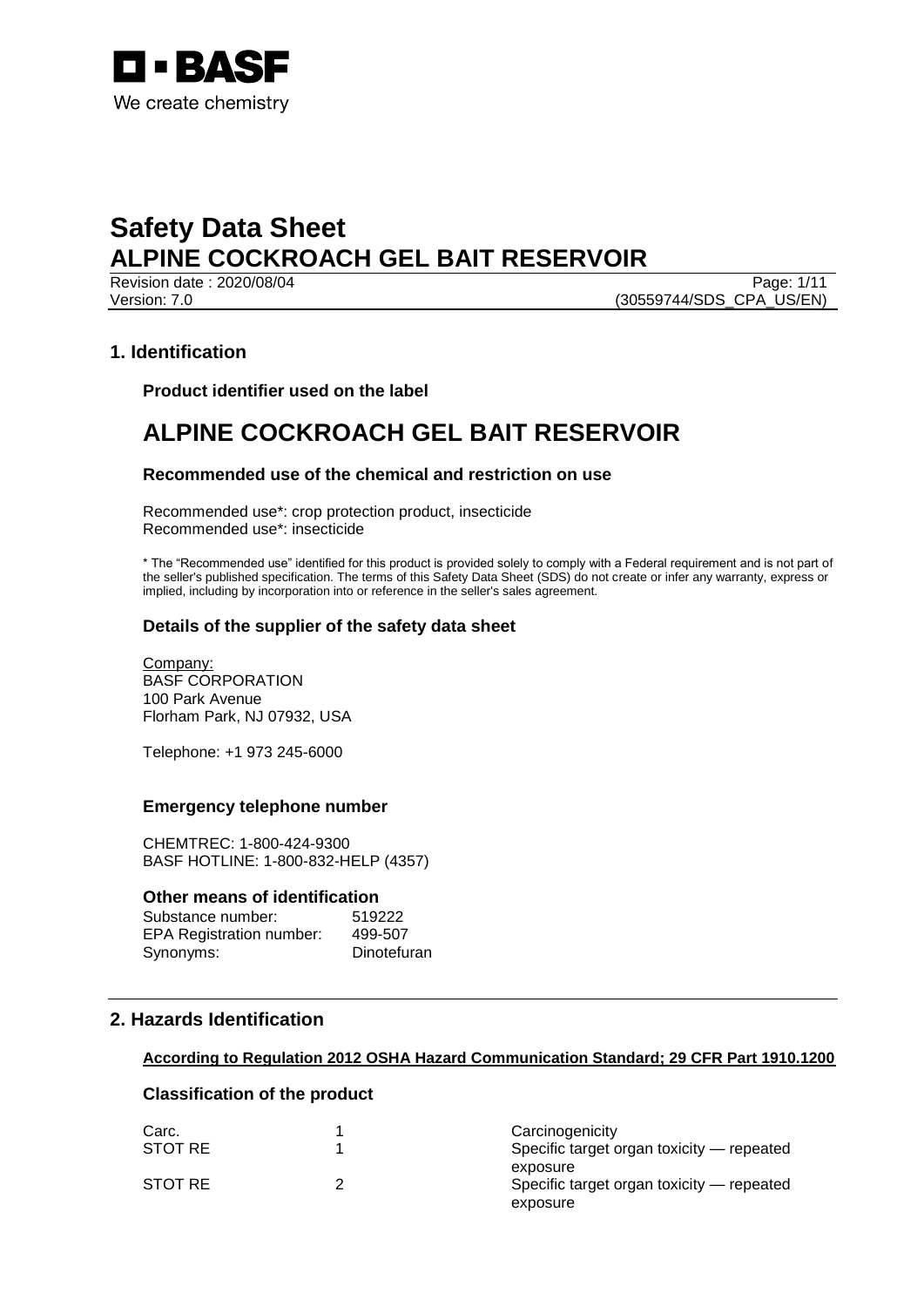Revision date : 2020/08/04 Page: 2/11<br>Version: 7.0 (30559744/SDS CPA US/EN)

(30559744/SDS\_CPA\_US/EN)

## **Label elements**



Signal Word: Danger

| <b>Hazard Statement:</b>             |                                                                                                     |
|--------------------------------------|-----------------------------------------------------------------------------------------------------|
| H <sub>350</sub>                     | May cause cancer.                                                                                   |
| H373                                 | May cause damage to organs (Lung, Immune system, Kidney) through<br>prolonged or repeated exposure. |
| H372                                 | Causes damage to organs (Lung, Immune system, Kidney) through<br>prolonged or repeated exposure.    |
| Precautionary Statements (Disposal): |                                                                                                     |
| P <sub>501</sub>                     | Dispose of contents/container in accordance with local regulations.                                 |

## **3. Composition / Information on Ingredients**

## **According to Regulation 2012 OSHA Hazard Communication Standard; 29 CFR Part 1910.1200**

Dinotefuran technical

CAS Number: 165252-70-0 Content (W/W): 0.5 % Synonym: Dinotefuran technical

#### glycerol

CAS Number: 56-81-5 Content (W/W): 30.0 - 50.0% Synonym: Glycerol

**Silica** 

CAS Number: 112945-52-5 Content (W/W): 1.0 - 5.0% Synonym: Silica amorphous, fumed, cryst.-free; Fumed silica, crystalline-free, Fumed synthetic amorphous silica, Pyrogenic colloidal silica

## **4. First-Aid Measures**

### **Description of first aid measures**

### **General advice:**

First aid providers should wear personal protective equipment to prevent exposure. Remove contaminated clothing. Move person to fresh air. If person is not breathing, call 911 or ambulance, then give artificial respiration, preferably mouth-to-mouth if possible. In case of intoxication, call a poison control center or physician for treatment advice, taking the packaging or the label of the product.

### **If inhaled:**

Keep patient calm, remove to fresh air.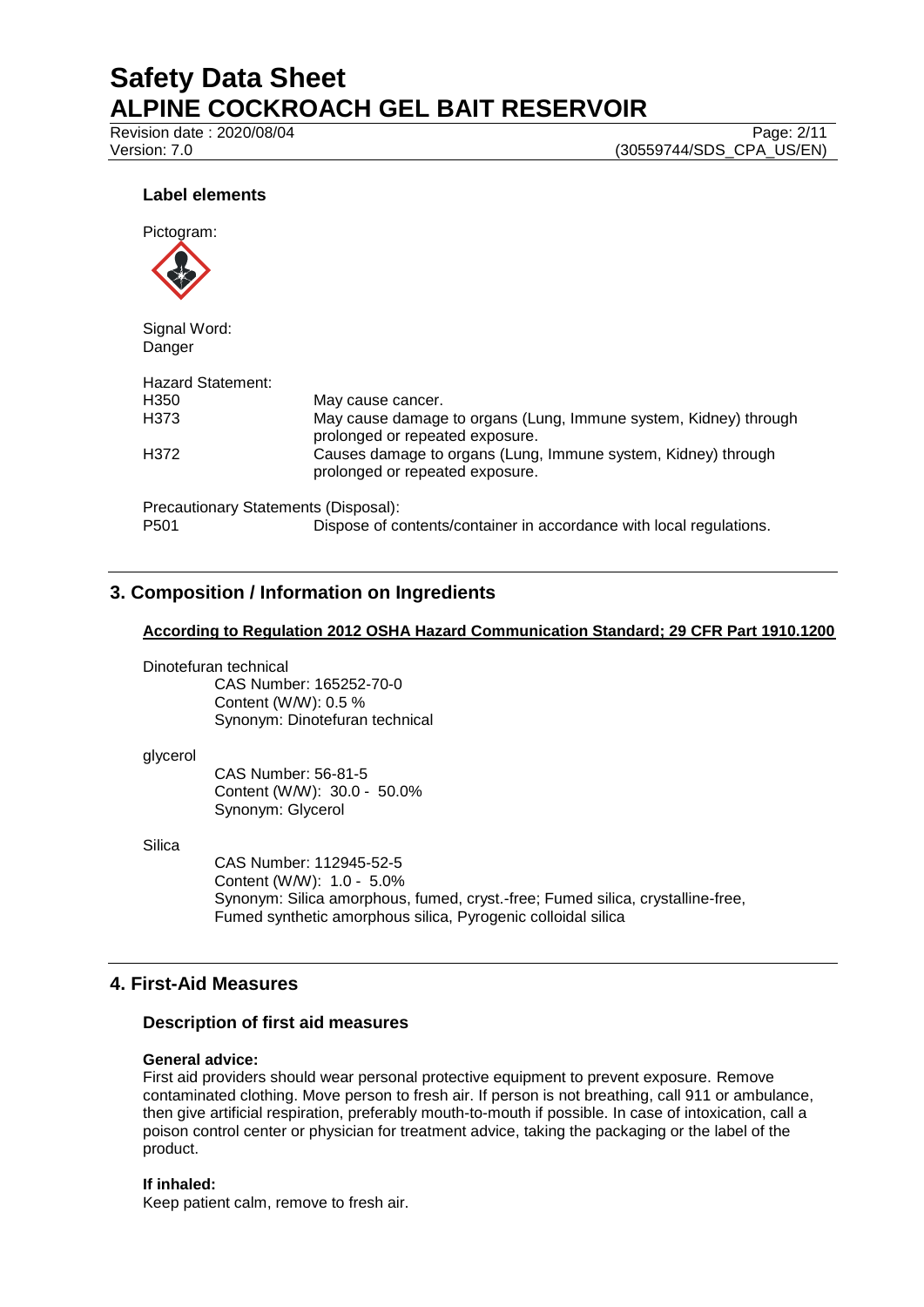Revision date : 2020/08/04 Page: 3/11<br>Version: 7.0 (30559744/SDS CPA US/EN)

### **If on skin:**

Rinse skin immediately with plenty of water for 15 - 20 minutes.

#### **If in eyes:**

Hold eyes open and rinse slowly and gently with water for 15 to 20 minutes. Remove contact lenses, if present, after first 5 minutes, then continue rinsing.

#### **If swallowed:**

Never induce vomiting or give anything by mouth if the victim is unconscious or having convulsions. Do not induce vomiting. Have person sip a glass of water if able to swallow.

### **Most important symptoms and effects, both acute and delayed**

Symptoms: (Further) symptoms and / or effects are not known so far

### **Indication of any immediate medical attention and special treatment needed**

Note to physician<br>Treatment:

Symptomatic treatment (decontamination, vital functions).

## **5. Fire-Fighting Measures**

## **Extinguishing media**

Suitable extinguishing media: water spray, dry powder, foam, carbon dioxide

### **Special hazards arising from the substance or mixture**

Hazards during fire-fighting: carbon monoxide, carbon dioxide, nitrogen oxides The substances/groups of substances mentioned can be released in case of fire.

### **Advice for fire-fighters**

Protective equipment for fire-fighting: Firefighters should be equipped with self-contained breathing apparatus and turn-out gear.

#### **Further information:**

Evacuate area of all unnecessary personnel. Contain contaminated water/firefighting water. Do not allow to enter drains or waterways.

## **6. Accidental release measures**

### **Personal precautions, protective equipment and emergency procedures**

Take appropriate protective measures. Clear area. Extinguish sources of ignition nearby and downwind. Ensure adequate ventilation. Wear suitable personal protective clothing and equipment.

#### **Environmental precautions**

Do not discharge into the subsoil/soil. Do not discharge into drains/surface waters/groundwater.

### **Methods and material for containment and cleaning up**

Pick up with suitable absorbent material. Place into suitable containers for reuse or disposal in a licensed facility. Spilled substance/product should be recovered and applied according to label rates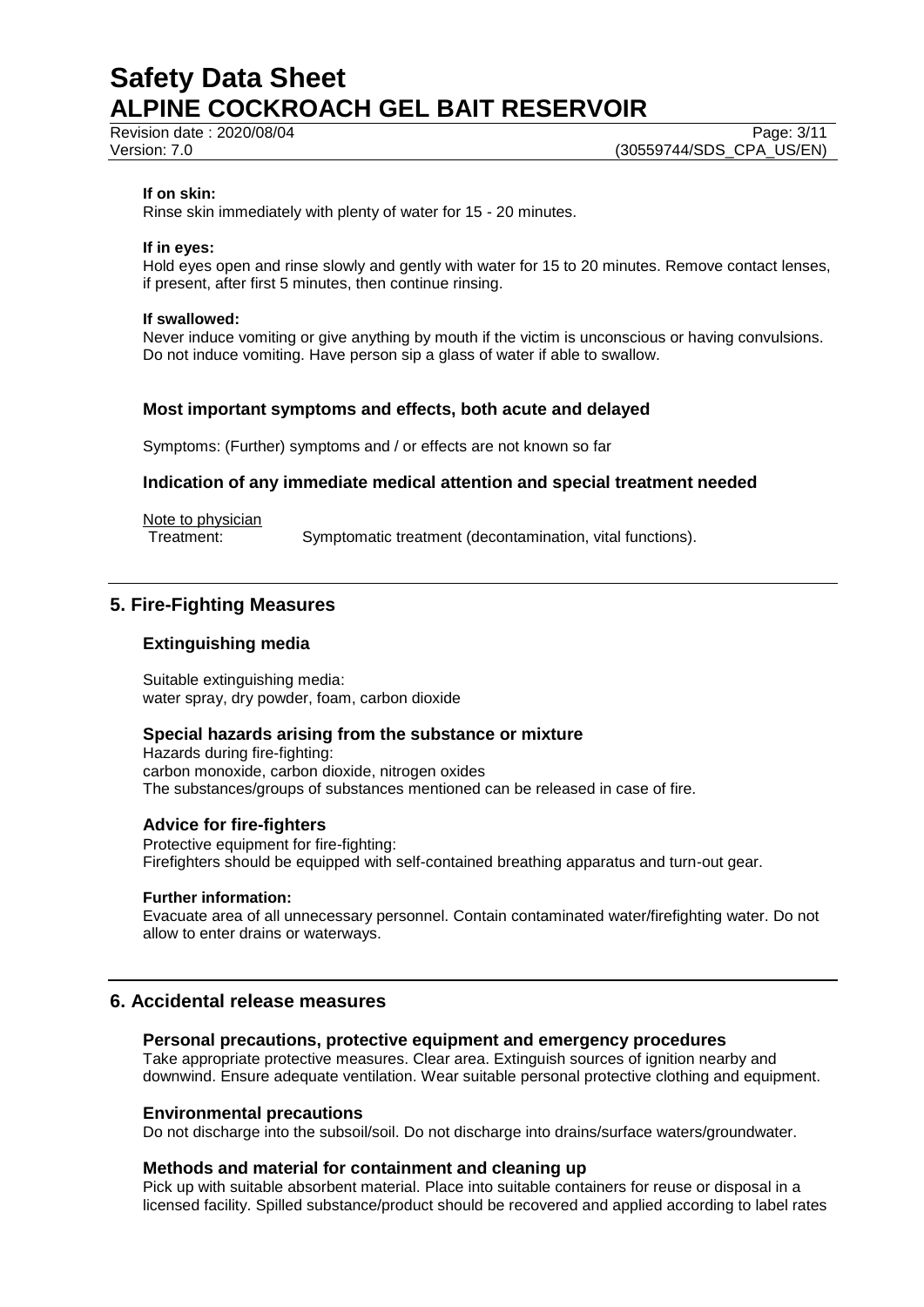Revision date : 2020/08/04 Page: 4/11<br>Version: 7.0 (30559744/SDS CPA US/EN)

(30559744/SDS\_CPA\_US/EN)

whenever possible. If application of spilled substance/product is not possible, then spills should be contained, solidified, and placed in suitable containers for disposal. After decontamination, spill area can be washed with water. Collect wash water for approved disposal.

## **7. Handling and Storage**

## **Precautions for safe handling**

No special measures necessary if stored and handled correctly. Ensure thorough ventilation of stores and work areas. When using do not eat, drink or smoke. Hands and/or face should be washed before breaks and at the end of the shift.

Protection against fire and explosion:

The relevant fire protection measures should be noted. Fire extinguishers should be kept handy. Avoid all sources of ignition: heat, sparks, open flame. Avoid extreme heat. Keep away from oxidizable substances.

## **Conditions for safe storage, including any incompatibilities**

Segregate from foods and animal feeds.

Further information on storage conditions: Keep only in the original container in a cool, dry, wellventilated place away from ignition sources, heat or flame. Protect containers from physical damage. Protect against contamination. The authority permits and storage regulations must be observed.

## **8. Exposure Controls/Personal Protection**

**Users of a pesticidal product should refer to the product label for personal protective equipment requirements.**

### **Components with occupational exposure limits**

| glycerol | OSHA PEL | PEL 15 mg/m3 Total dust; PEL 5 mg/m3<br>Respirable fraction; TWA value 10 mg/m3<br>Total dust; TWA value 5 mg/m3 Respirable<br>fraction ;                                                                                                                                     |
|----------|----------|-------------------------------------------------------------------------------------------------------------------------------------------------------------------------------------------------------------------------------------------------------------------------------|
| Silica   | OSHA PEL | TWA value $0.8 \text{ mg/m3}$ ;<br>The exposure limit is calculated from the<br>equation, 80mg/m3)/(%SiO2), using a value of<br>100% SiO2. Lower percentages of SiO2 will yield<br>higher exposure limits.<br>TWA value 20 millions of particles per cubic foot<br>of $air$ ; |

## **Advice on system design:**

Whenever possible, engineering controls should be used to minimize the need for personal protective equipment.

## **Personal protective equipment**

## **RECOMMENDATIONS FOR MANUFACTURING, COMMERCIAL BLENDING, AND PACKAGING WORKERS:**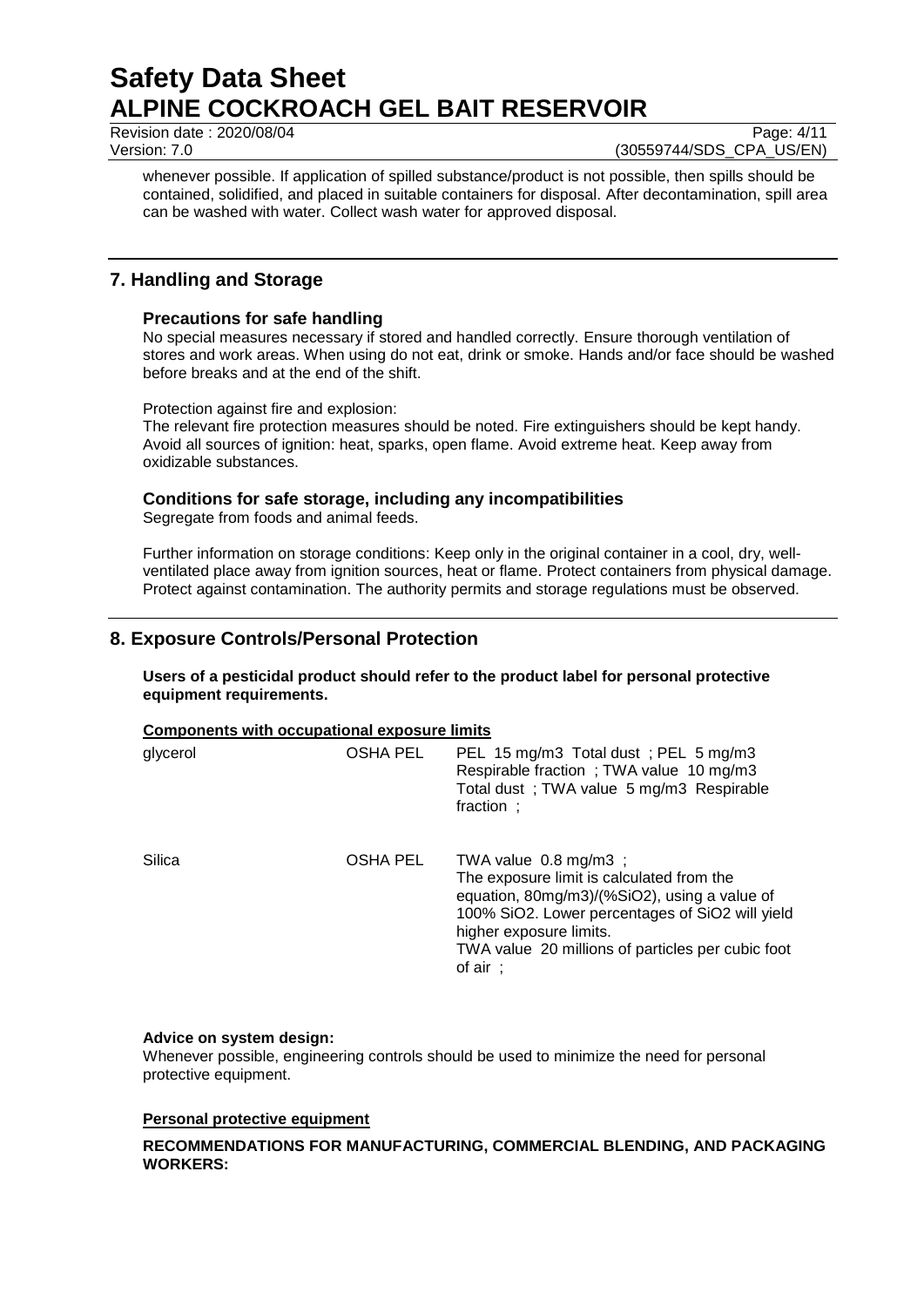### **Respiratory protection:**

Wear respiratory protection if ventilation is inadequate. Wear a NIOSH-certified (or equivalent) organic vapour/particulate respirator. For situations where the airborne concentrations may exceed the level for which an air purifying respirator is effective, or where the levels are unknown or Immediately Dangerous to Life or Health (IDLH), use NIOSH-certified full facepiece pressure demand self-contained breathing apparatus (SCBA) or a full facepiece pressure demand supplied-air respirator (SAR) with escape provisions.

## **Hand protection:**

Chemical resistant protective gloves, Protective glove selection must be based on the user's assessment of the workplace hazards.

## **Eye protection:**

Safety glasses with side-shields. Tightly fitting safety goggles (chemical goggles). Wear face shield if splashing hazard exists.

## **Body protection:**

Body protection must be chosen depending on activity and possible exposure, e.g. head protection, apron, protective boots, chemical-protection suit.

### **General safety and hygiene measures:**

Wear long sleeved work shirt and long work pants in addition to other stated personal protective equipment. Work place should be equipped with a shower and an eye wash. Handle in accordance with good industrial hygiene and safety practice. Keep away from food, drink and animal feeding stuffs. Store work clothing separately.

## **9. Physical and Chemical Properties**

| Form:                                 | gel                                                          |
|---------------------------------------|--------------------------------------------------------------|
| Odour:                                | mild                                                         |
| Odour threshold:                      | Not determined due to potential health hazard by inhalation. |
| Colour:                               | tan to brown                                                 |
| pH value:                             | approx. $6 - 8$                                              |
|                                       | (approx. 22.4 °C)                                            |
| Flash point:                          | Non-flammable. Information applies to                        |
|                                       | the solvent.                                                 |
| Flammability:                         | not applicable                                               |
| Lower explosion limit:                | As a result of our experience with this                      |
|                                       | product and our knowledge of its                             |
|                                       | composition we do not expect any                             |
|                                       | hazard as long as the product is used                        |
|                                       | appropriately and in accordance with                         |
|                                       | the intended use.                                            |
| Upper explosion limit:                | As a result of our experience with this                      |
|                                       | product and our knowledge of its                             |
|                                       | composition we do not expect any                             |
|                                       | hazard as long as the product is used                        |
|                                       | appropriately and in accordance with                         |
|                                       | the intended use.                                            |
| Autoignition:                         | approx. 400 °C                                               |
|                                       | Information applies to the solvent.                          |
| Vapour pressure:                      | The product has not been tested.                             |
| Density:                              | approx. 1.20 g/cm3                                           |
|                                       | (20 °C)                                                      |
| Vapour density:                       | not applicable                                               |
| Information on: Dinotefuran technical |                                                              |
| Partitioning coefficient n-           | $-0.549$                                                     |
| octanol/water (log Pow):              | (25 °C)                                                      |
|                                       |                                                              |

Revision date : 2020/08/04 Page: 5/11<br>Version: 7.0 (30559744/SDS CPA US/EN) (30559744/SDS\_CPA\_US/EN)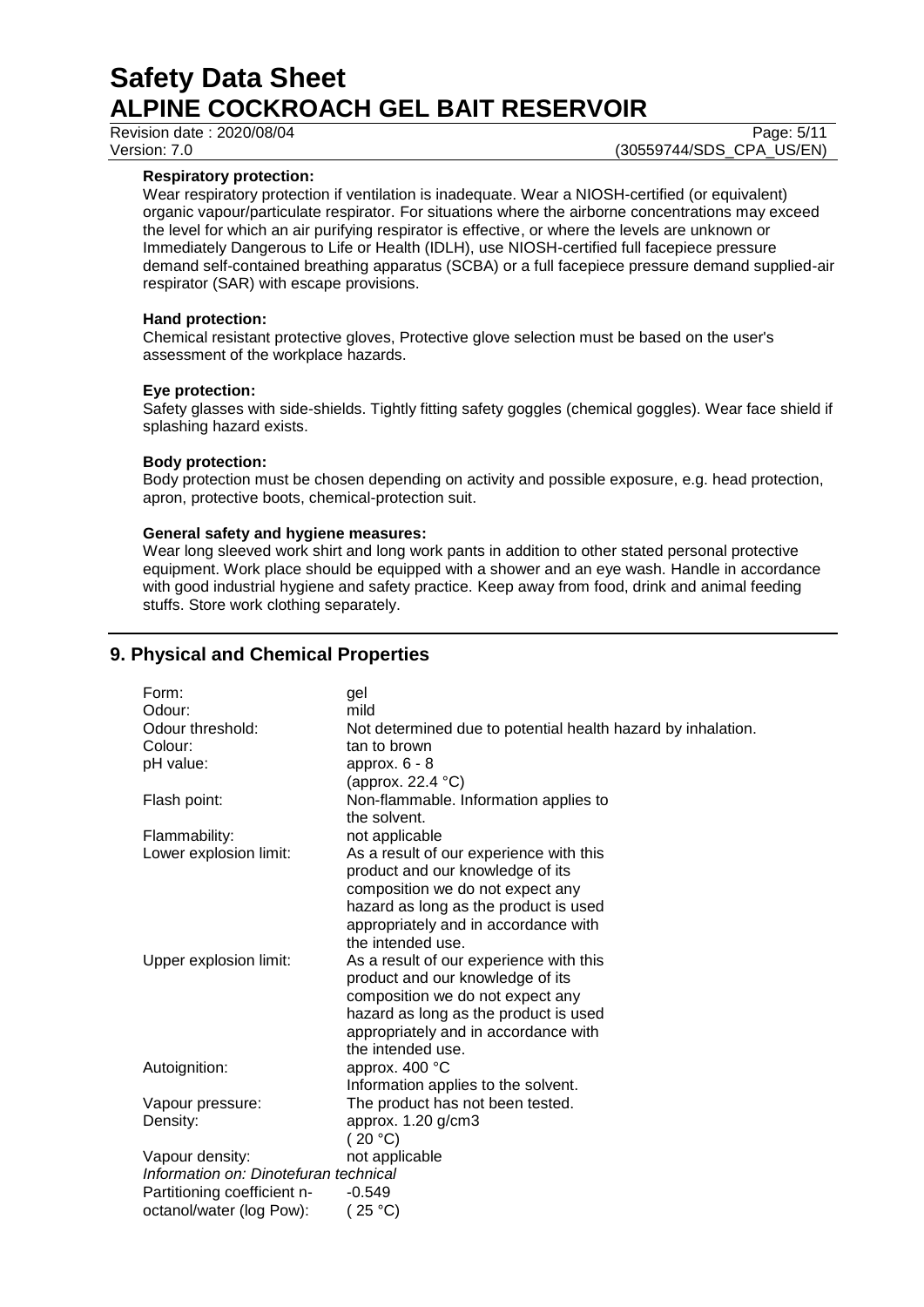Revision date : 2020/08/04 Page: 6/11<br>Version: 7.0 (30559744/SDS CPA US/EN) (30559744/SDS\_CPA\_US/EN)

| Thermal decomposition: | carbon monoxide, carbon dioxide, nitrogen dioxide, nitrogen<br>oxide                                                                                                                                                   |
|------------------------|------------------------------------------------------------------------------------------------------------------------------------------------------------------------------------------------------------------------|
|                        | Stable at ambient temperature. If product is heated above<br>decomposition temperature toxic vapours may be released. To<br>avoid thermal decomposition, do not overheat.<br>No decomposition if stored and handled as |
|                        | prescribed/indicated.                                                                                                                                                                                                  |
| Viscosity, dynamic:    | approx. 124,500 mPa.s<br>$23^{\circ}$ C)                                                                                                                                                                               |
| Solubility in water:   | dispersible                                                                                                                                                                                                            |
| Evaporation rate:      | not applicable                                                                                                                                                                                                         |
| Other Information:     | If necessary, information on other physical and chemical<br>parameters is indicated in this section.                                                                                                                   |

## **10. Stability and Reactivity**

### **Reactivity**

No hazardous reactions if stored and handled as prescribed/indicated.

Oxidizing properties: Based on its structural properties the product is not classified as oxidizing.

## **Chemical stability**

The product is stable if stored and handled as prescribed/indicated.

## **Possibility of hazardous reactions**

The product is chemically stable. Hazardous polymerization will not occur. No hazardous reactions if stored and handled as prescribed/indicated.

### **Conditions to avoid**

See SDS section 7 - Handling and storage.

### **Incompatible materials**

strong acids, strong bases, strong oxidizing agents

## **Hazardous decomposition products**

Decomposition products: No hazardous decomposition products if stored and handled as prescribed/indicated.

Thermal decomposition: Possible thermal decomposition products: carbon monoxide, carbon dioxide, nitrogen dioxide, nitrogen oxide Stable at ambient temperature. If product is heated above decomposition temperature toxic vapours may be released. To avoid thermal decomposition, do not overheat. No decomposition if stored and handled as prescribed/indicated.

## **11. Toxicological information**

## **Primary routes of exposure**

Routes of entry for solids and liquids are ingestion and inhalation, but may include eye or skin contact. Routes of entry for gases include inhalation and eye contact. Skin contact may be a route of entry for liquefied gases.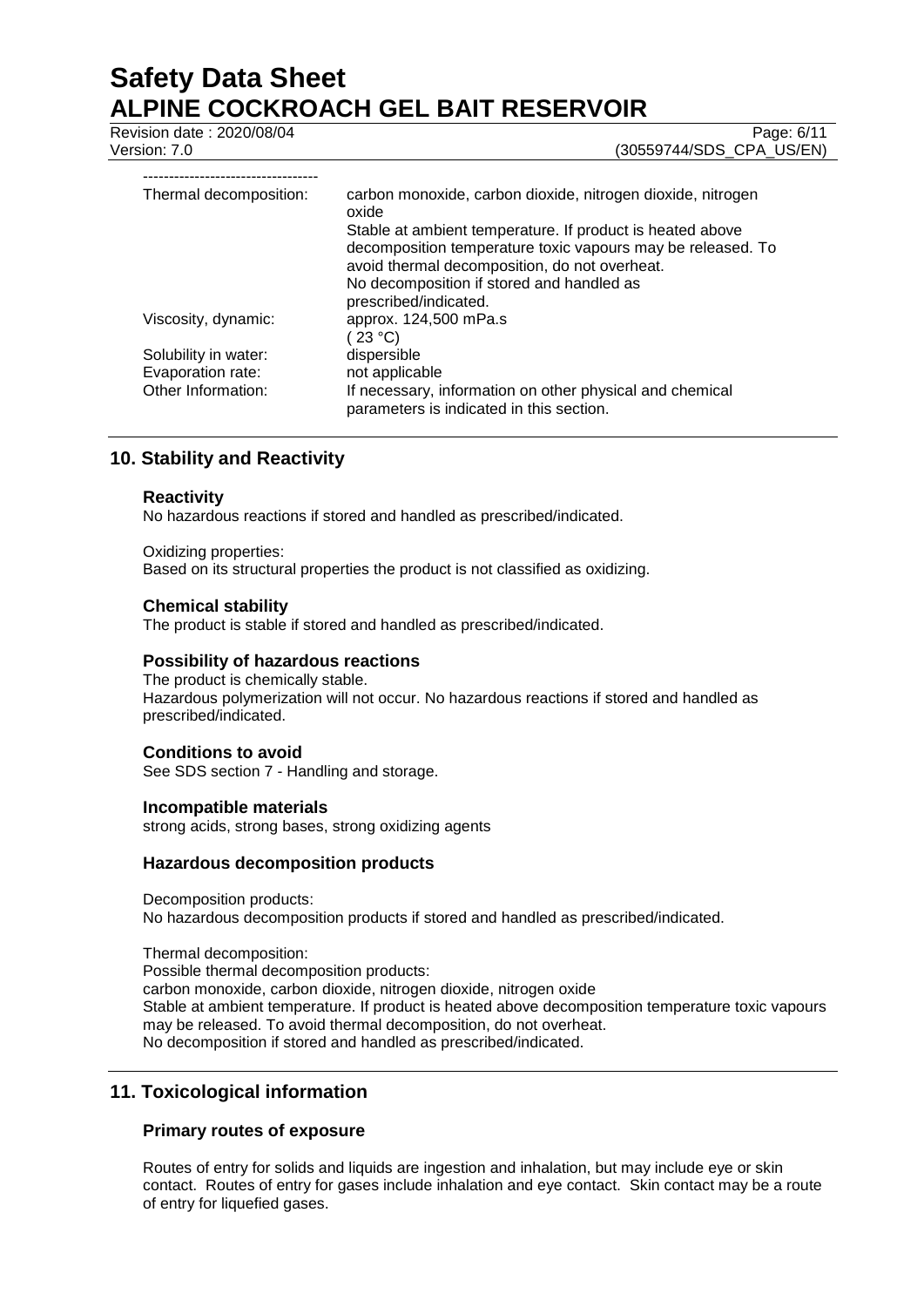Revision date : 2020/08/04 Page: 7/11<br>Version: 7.0 (30559744/SDS CPA US/EN)

(30559744/SDS\_CPA\_US/EN)

## **Acute Toxicity/Effects**

Acute toxicity

Assessment of acute toxicity: Virtually nontoxic after a single ingestion. Virtually nontoxic by inhalation. Virtually nontoxic after a single skin contact.

**Oral** 

Type of value: LD50 Species: rat (male/female) Value: > 5,000 mg/kg

Inhalation Type of value: LC50 Species: rat (male/female) Value: > 2.07 mg/l Exposure time: 4 h No mortality was observed.

Dermal Type of value: LD50 Species: rat (male/female) Value: > 5,000 mg/kg

Assessment other acute effects

Assessment of STOT single: Based on the available information there is no specific target organ toxicity to be expected after a single exposure.

The product has not been tested. The statement has been derived from the properties of the individual components.

Skin Species: rabbit Result: Slightly irritating.

Eye Species: rabbit Result: Slightly irritating.

**Sensitization** Assessment of sensitization: There is no evidence of a skin-sensitizing potential.

Buehler test Species: guinea pig Result: Skin sensitizing effects were not observed in animal studies.

## **Chronic Toxicity/Effects**

Repeated dose toxicity

Assessment of repeated dose toxicity: The product has not been tested. The statement has been derived from the properties of the individual components. No substance-specific organtoxicity was observed after repeated administration to animals.

### **Genetic toxicity**

Assessment of mutagenicity: The product has not been tested. The statement has been derived from the properties of the individual components. Mutagenicity tests revealed no genotoxic potential.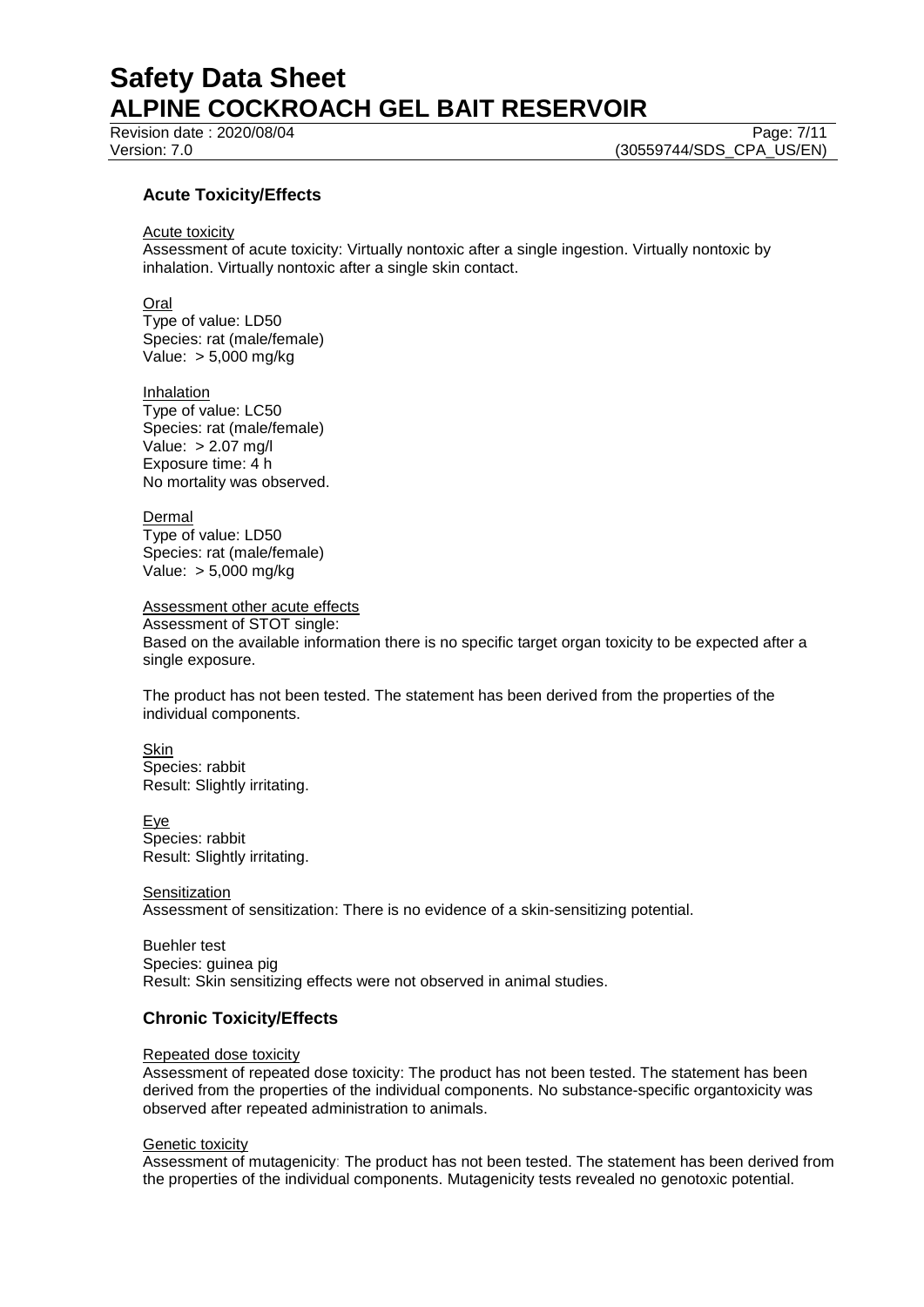Revision date : 2020/08/04 Page: 8/11<br>Version: 7.0 (30559744/SDS CPA US/EN) (30559744/SDS\_CPA\_US/EN)

### **Carcinogenicity**

Assessment of carcinogenicity: The product has not been tested. The statement has been derived from the properties of the individual components. The results of various animal studies gave no indication of a carcinogenic effect.

### Reproductive toxicity

Assessment of reproduction toxicity: The product has not been tested. The statement has been derived from the properties of the individual components. The results of animal studies gave no indication of a fertility impairing effect.

## **Teratogenicity**

Assessment of teratogenicity: The product has not been tested. The statement has been derived from the properties of the individual components. Animal studies gave no indication of a developmental toxic effect at doses that were not toxic to the parental animals.

Other Information Misuse can be harmful to health.

## **12. Ecological Information**

## **Toxicity**

Aquatic toxicity Assessment of aquatic toxicity: Harmful to aquatic life with long lasting effects. The product has not been tested. The statement has been derived from the properties of the individual components.

Toxicity to fish

*Information on: Dinotefuran technical LC50 (96 h) > 100 mg/l, Oncorhynchus mykiss LC50 (96 h) > 100 mg/l, Cyprinus carpio* ----------------------------------

Aquatic invertebrates

*Information on: Dinotefuran technical EC50 (48 h) > 1,000 mg/l, Daphnia magna EC50 (96 h) 0.79 mg/l, Mysidopsis bahia* ----------------------------------

### Aquatic plants

*Information on: Dinotefuran technical EC50 (72 h) 97.6 mg/l (biomass), Pseudokirchneriella subcapitata* ----------------------------------

Chronic toxicity to aquatic invertebrates

*Information on: Dinotefuran technical No observed effect concentration 0.089 mg/l, Mysidopsis bahia* ----------------------------------

## **Persistence and degradability**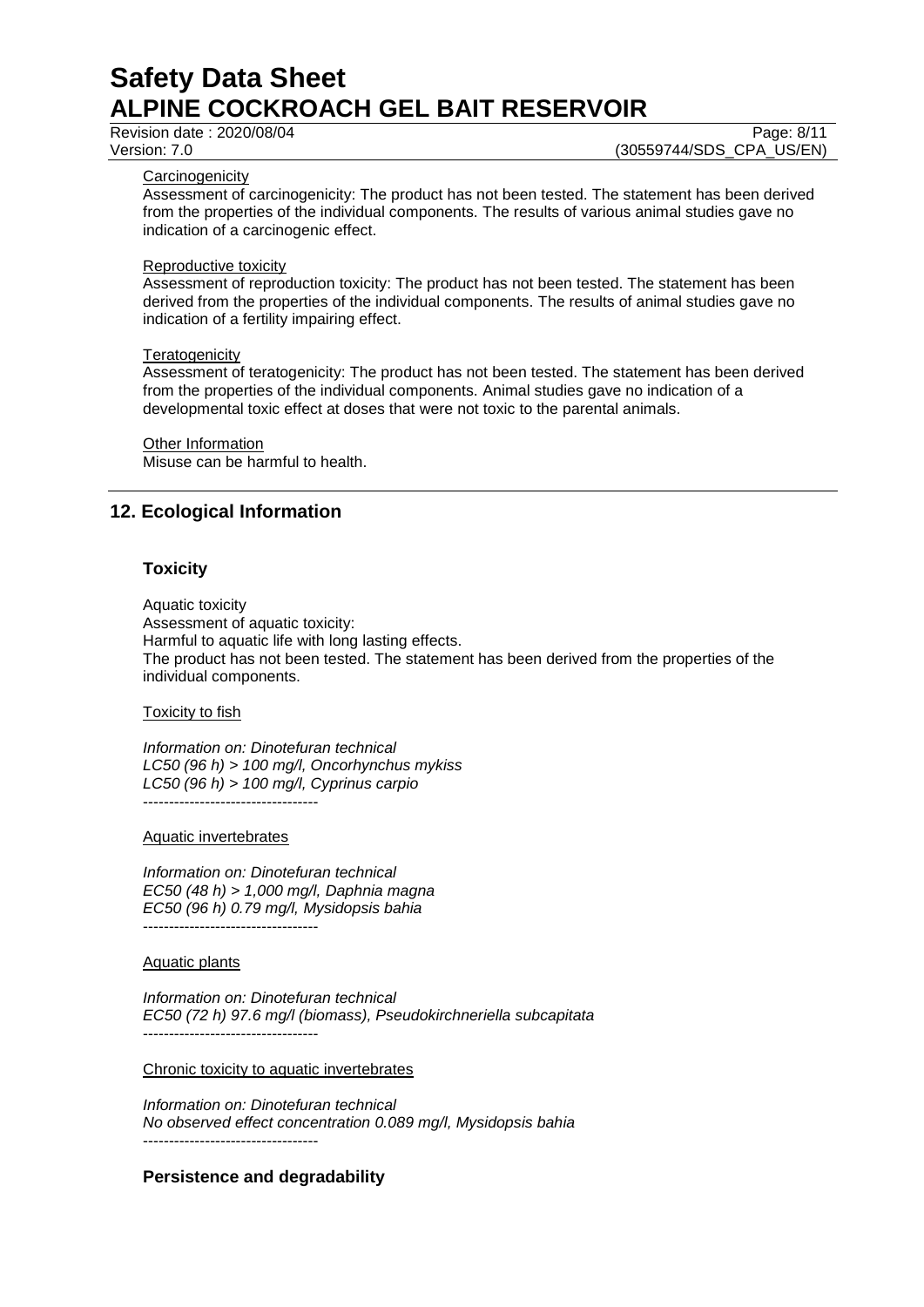Revision date : 2020/08/04 Page: 9/11<br>Version: 7.0 (30559744/SDS CPA US/EN) (30559744/SDS CPA US/EN)

Assessment biodegradation and elimination (H2O)

The product has not been tested. The statement has been derived from the properties of the individual components.

## **Bioaccumulative potential**

Assessment bioaccumulation potential

The product has not been tested. The statement has been derived from the properties of the individual components.

### Assessment bioaccumulation potential

*Information on: Dinotefuran technical*

*Because of the n-octanol/water distribution coefficient (log Pow) accumulation in organisms is not to be expected.*

----------------------------------

## **Mobility in soil**

Assessment transport between environmental compartments The product has not been tested. The statement has been derived from the properties of the individual components.

*Information on: Dinotefuran technical*

*Following exposure to soil, the product trickles away and can - dependant on degradation - be transported to deeper soil areas with larger water loads.*

----------------------------------

## **Additional information**

Other ecotoxicological advice: Do not discharge product into the environment without control.

## **13. Disposal considerations**

### **Waste disposal of substance:**

Pesticide wastes are regulated. If pesticide wastes cannot be disposed of according to label instructions, contact the State Pesticide or Environmental Control Agency or the Hazardous Waste representative at the nearest EPA Regional Office for guidance.

### **Container disposal:**

Rinse thoroughly at least three times (triple rinse) in accordance with EPA recommendations. Consult state or local disposal authorities for approved alternative procedures such as container recycling. Recommend crushing, puncturing or other means to prevent unauthorized use of used containers.

## **14. Transport Information**

**Land transport** USDOT

Not classified as a dangerous good under transport regulations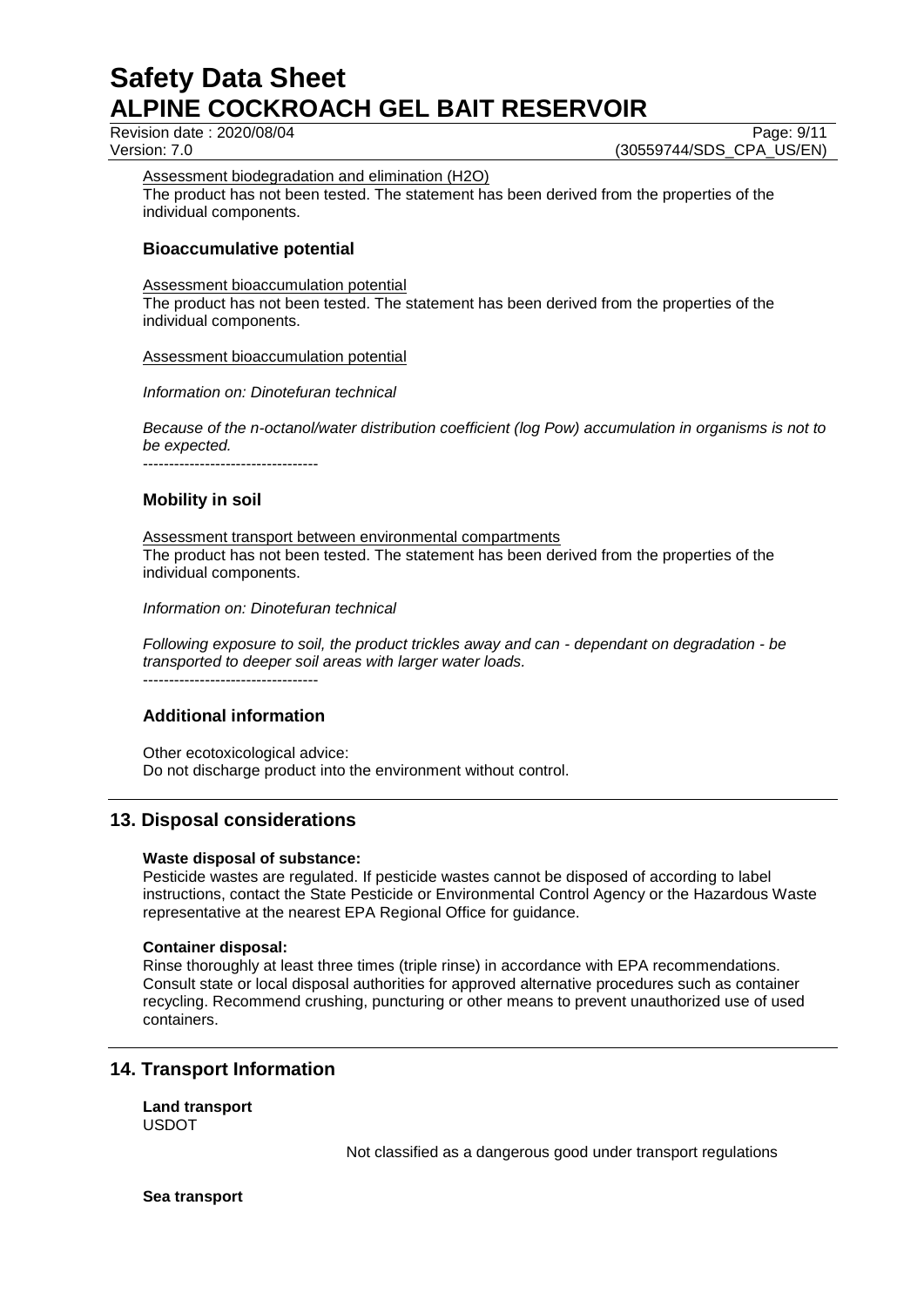Revision date : 2020/08/04 Page: 10/11<br>Version: 7.0 (30559744/SDS CPA US/EN)

IMDG

Not classified as a dangerous good under transport regulations

(30559744/SDS\_CPA\_US/EN)

#### **Air transport** IATA/ICAO

Not classified as a dangerous good under transport regulations

## **Further information**

The following provisions may apply for product in packages containing a net quantity of 5 kg or less ADR, RID, ADN: Special Provision 375; IMDG: 2.10.2.7; IATA: A197; TDG: Special Provision 99(2); 49CFR: §171.4 (c) (2).

## **15. Regulatory Information**

## **Federal Regulations**

**Registration status:** Chemical TSCA, US blocked / not listed

Crop Protection TSCA, US released / exempt

**EPCRA 311/312 (Hazard categories):** Refer to SDS section 2 for GHS hazard classes applicable for this product.

## **State regulations**

| <b>State RTK</b> | <b>CAS Number</b> | <b>Chemical name</b> |
|------------------|-------------------|----------------------|
| РA               | $56 - 81 - 5$     | glycerol             |
|                  | 112945-52-5       | Silica               |
| МA               | $56 - 81 - 5$     | glycerol             |
|                  | 112945-52-5       | Silica               |
| NJ               | $56 - 81 - 5$     | glycerol             |

## **Labeling requirements under FIFRA**

This chemical is a pesticide product registered by the Environmental Protection Agency and is subject to certain labeling requirements under federal pesticide law. These requirements differ from the classification criteria and hazard information required for safety data sheets, and workplace labels of non-pesticide chemicals. Following is the hazard information as required on the pesticide label.

CAUTION: HARMFUL IF ABSORBED THROUGH SKIN. HARMFUL IF SWALLOWED. Avoid contact with the skin, eyes and clothing.